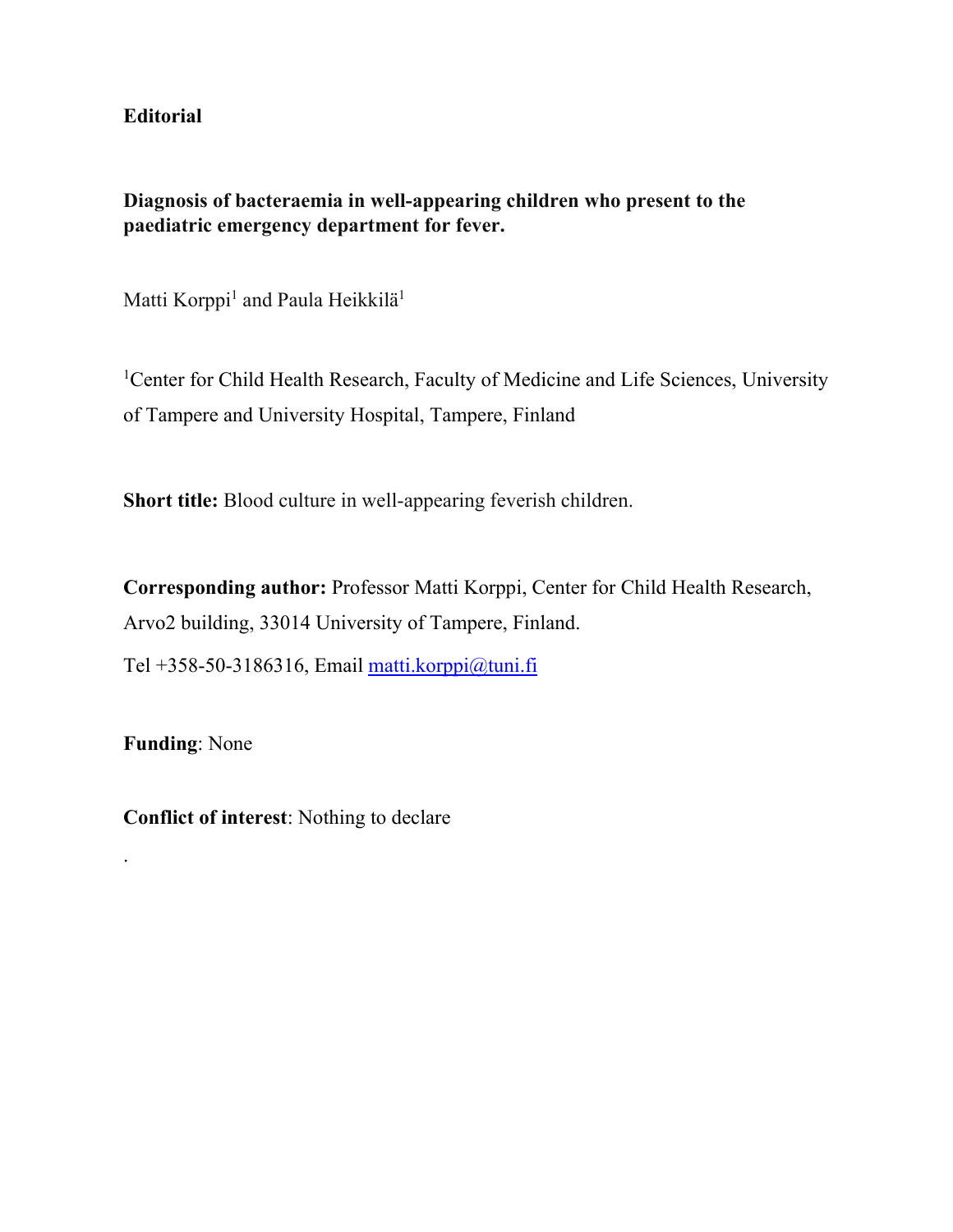## **Diagnosis of bacteraemia in well-appearing children who present to the paediatric emergency department for fever.**

## Matti Korppi and Paula Heikkilä

Fever is one of the most common reasons for visits to paediatric emergency rooms and departments, and the methodology for evaluating febrile children remains a challenge, especially in those with occult bacteraemia who appear well without any clinical evidence of severe infection. In the current issue of Acta paediatrica, Renana Gelernter et al publish their interesting results on the characteristics of 68 children with positive blood cultures who were discharged to home, as compared with those 182 who were hospitalised [1]. The design of the study was a retrospective review of the records of a teaching hospital in Tel Aviv, Israel. During nine years, blood cultures were taken from 31,444 children at the emergency department and 2,103(6.7%) cultures were positive, but only 289(0.9%) were considered as truepositive [1]. Finally, 250 cases with positive blood cultures were included in the analysis on clinical and laboratory characteristics, and among them, 68(27.2%) were discharged to home and 182 were admitted to hospital.

Twelve (17.6%) discharged children re-visited the emergency department and were hospitalised for clinical reasons before blood cultures were ready, and 46 children were recalled and re-examined because of confirmed positive blood cultures. Thirteen children were discharged and 33 were hospitalised. These 33 cases form 48.5% of those 68 originally discharged, 11.4% of those 289 with true-positive blood cultures, 1.6% of those 2,105 with positive blood cultures, and 0.3% of those 31,444 with blood cultures taken. None of the 46 recalled children presented with any complication [1].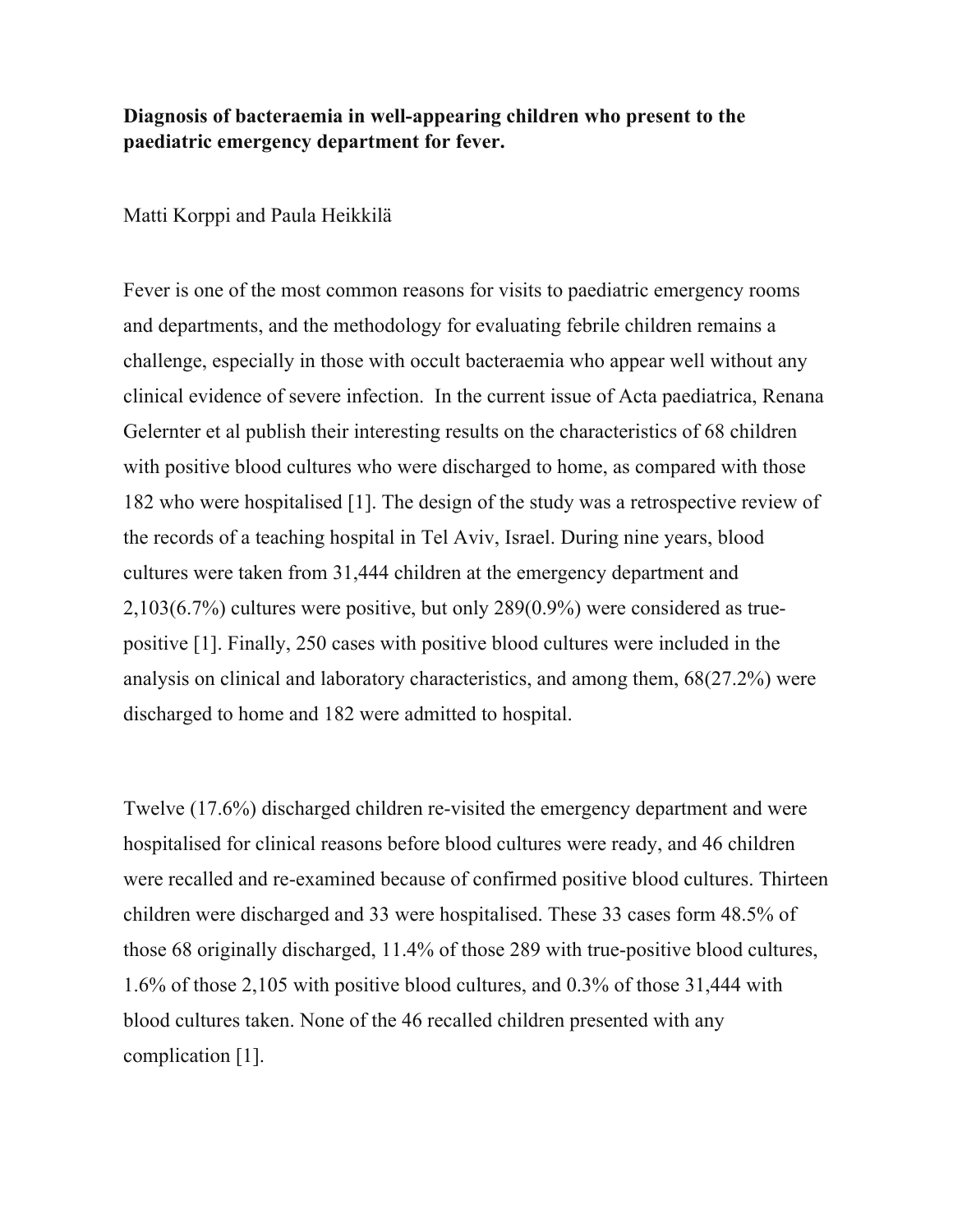In our teaching hospital in Tampere, Finland, the direct laboratory charge of one blood culture, when taken in a child at the emergency department, is  $\epsilon$ 15.3 if the primary culturing in the bottle is negative. An additional  $\epsilon$ 55 will be charged, if the primary culturing is positive and further culturing in plates for identification of the bacterium and its antibiotic susceptibility are needed. When the charge of  $\epsilon$ 15.3 is multiplied by the figure of 31,444, the sum is  $\epsilon$ 481,093. When the charge of  $\epsilon$ 55 is multiplied by the figure of 2,103, the sum is  $\epsilon$ 115,665. This calculation suggests that €596,758 are needed to identify 289 children with true-positive results from 31,444 blood cultures. For one such case, the estimated charge is  $\epsilon$ 2,065, which is however, much lower than \$20 000 for one positive blood culture in an American retrospective study inckluyding 454 inpatient and outpatient children, where nearly 99% of taken blood cultures were negative [2]. The laboratory charges applied in the American study were much higher than the charge of blood culture in our hospital, being \$300 for the primary blood culture and additionally \$250 if the primary culture was positive [2]. When applying the American prices, the total sum for 31,444 blood cultures would be \$9,959,000 ( $\epsilon$ 7,496,000, by the average rate of  $\epsilon$ 1=\$1.3285 in 2014) and the charge for identifying one positive blood culture would be \$34,500  $(\text{\textsterling}25,900)$ . If the discharged child is recalled to the emergency department for the positive blood culture, there are also other costs to the families, such astraveling costs, hospital fees and costs due to time losses. In addition, recalling patients causes extra costs to the health care organisations because of more work and spent resources.

In the study from Israel [1], the 68 discharged children presented with lower fever (mean 38.2 <sup>o</sup>C), lower frequencies of dyspnoea  $(6.7%)$  and looking ill  $(3.0%)$ , lower white blood cell (WBC) counts (mean  $13.8x10<sup>9</sup>/L$ ) and lower serum C-reactive protein (CRP) concentrations (mean 50.5 mg/L), compared to those 182 who were hospitalised. Only lower serum CRP concentration remained as statistically significant in adjusted analyses. The rarity of the warning marks, and the rather low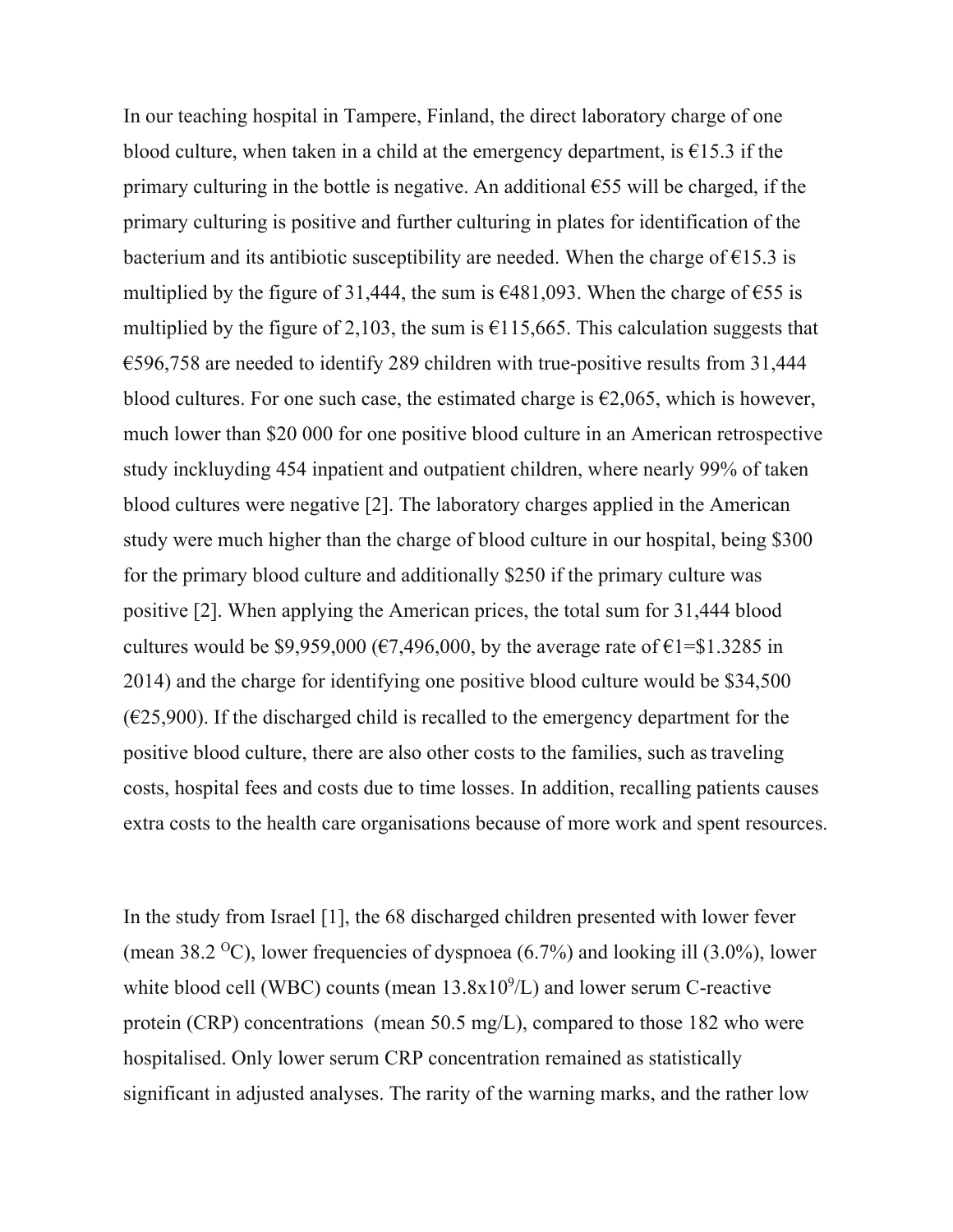WBC counts and CRP concentrations in discharged children [3] mean that their abilities either alone or as combined are poor in the screening of bacteraemia that is not clinically suspected.

Our criticism concerns the clinical practice to obtain blood cultures from children who are discharged from the outpatient clinic. That practice is expensive leading to large numbers of negative or false-positive results. In the study from Israel [1], truepositive findings were present in <1% of taken cultures. In addition, the usefulness of even true-positive finding is questionable, if the child is primarily discharged to home. The results of the cultures are ready after two days that is too late to help in the diagnosis of severe infection. By that time, some children have been hospitalised for clinical reasons, and some children have improved, either spontaneously or due to oral antibiotics. In the study from Israel [1], about 40% of children with true-positive blood cultures who were primarily discharged, belonged to either of these two groups. Two-thirds of those recalled due to positive blood cultures were hospitalised, but the design of the study did not allow any evaluation how necessary these hospitalisations were.

Renana Gelernter et al concluded that larger prospective studies are needed to define the characteristics and outcomes of children with unsuspected bacteraemia [1]. Their results showed, that there are no clinical symptoms or signs, and no laboratory markers, which could either alone or as combined offer a solution to this screening problem. The result would probably be similar in larger prospectively collected materials. Such pessimistic conclusion was to be drawn also from a large multi-centre study from America including 7,509 children hospitalised for suspected pneumonia with 2,568 blood cultures performed on the first day of hospitalisation [4].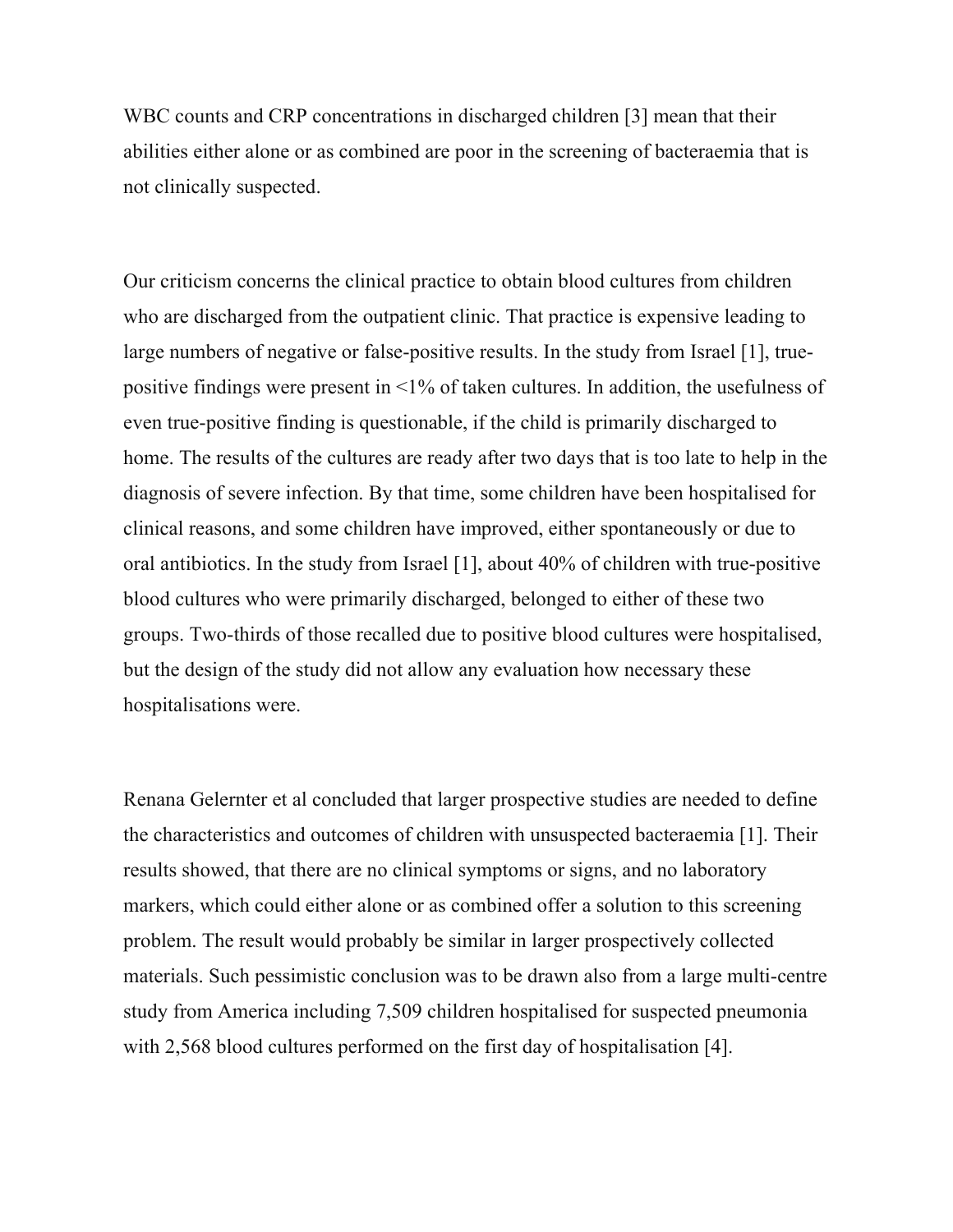In recent years, artificial intelligence and machine learning have been under active discussion in medicine, including also screening of bacteraemia in children. In Taiwan, the authors conducted a retrospective case-control study on 16,967 febrile children with blood cultures available, who presented to the pediatric emergency department of a teaching hospital during an eight-year surveillance period [5]. Only 146 febrile children had a true-positive and 462 had a false-positive result in blood culture. Machine learning and cost-sensitive learning methods were applied to build up a model for prediction of bacteremia. The extra cost of performing blood culture was settled to 0 for true positive and true negative results, and to 1 (real costs of primary bottle and further plate culturing) for false-positive results, and the extra costs between 7-13 were considered optimal for false-negative results. By the prices of our hospital, this range means that avoidance of one false-negative result in blood culture would mean extra costs from  $\epsilon$ 492 to  $\epsilon$ 914.

In the Taiwanese study [5], the final model consisted of serum CRP and nine characteristics of blood counts, which were included because they were significant predictors of true-positive blood cultures in crude analyses. Since the authors applied the case-control design, age and gender were not included in the model. This model was able to divide febrile children into five classes: class-1 with no risk, class-2 with minor risk, class-3 with modest risk and class-4 with high risk of bacteremia, and class-5 with bacteremia [5]. Sensitivity of the model to predict bacteremia was 0.92, specificity was 0.96, and positive and negative predictive values were 0.013 and 0.99, at different but optimal cost levels of 12, 7, 8 and 9 for false-negative results, respectively [5].

Combining of clinical decision-making with evidence-based algorithms, in future constructed by applying machine learning and cost-sensitive analyses, may optimize the clinical diagnostics of bacteraemic infections, highlighting both of the two